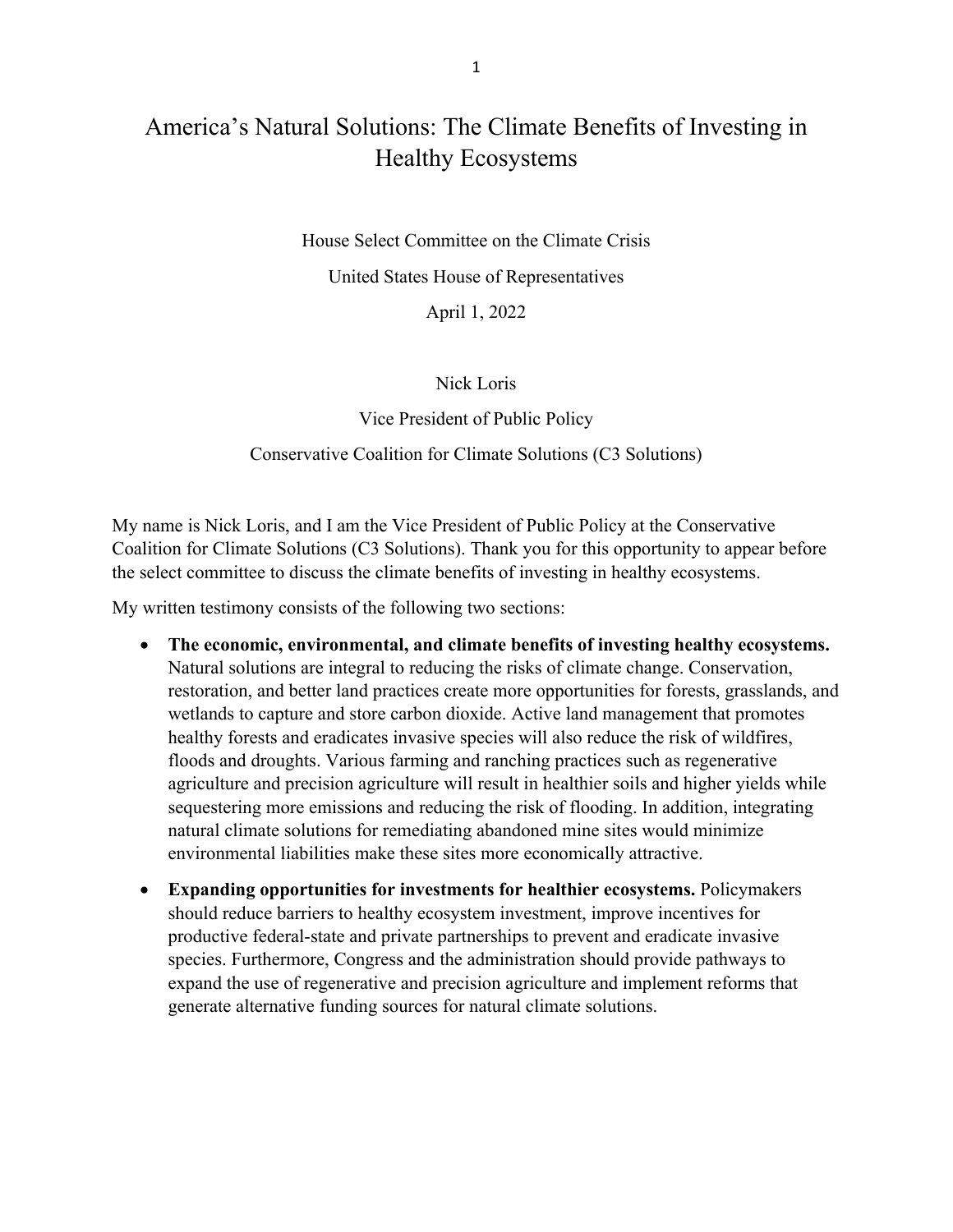# **Section I. The economic, environmental, and climate benefits of investing healthy ecosystems.**

Investing in America's natural ecosystems will expand economic opportunities and reduce environmental liabilities. Moreover, healthier ecosystems will produce climate benefits by reducing greenhouse gas emissions and reducing the risks of extreme weather events. Creating positive incentive structures among private property owners, the federal government, tribes, and state and local governments will improve the environmental health of America's land and water systems. Whether it is healthy forests or regenerative farms, empowering landowners to deploy local and specialized knowledge will best deliver economic, environmental, and climate benefits. Landowners have the most to gain from responsible stewardship and the most to lose from mismanagement. Natural climate solutions and healthy ecosystems will not come from treating America's forests, farmland, grasslands, and watersheds as if they should be stored in a museum. Instead, they require active attention, investment, and management.

### **Active forest management.**

Healthy forests are vital for America's environmental health and are an essential natural climate solution. Forests in the United States sequester about 16 percent of annual carbon dioxide emissions.<sup>1</sup> Reducing deforestation and increasing tree cover will protect and enhance a sound natural climate solution to sequester carbon dioxide. Fully restoring understocked, productive forestland in the U.S. could increase carbon sequestration by 20 percent.<sup>2</sup> That is not to suggest a complete stop to logging, mining, building roads or other economic reasons why private property owners may cut down trees. Rather, policymakers should eliminate illegal deforestation, establish defined and legally protected property rights, and increase the availability of compensation for conservation.3

If improperly managed, however, America's forests are an economic, environmental, and public safety liability. Wildfires threaten communities, endanger lives and reduce productivity. They spew exorbitant amounts of pollutions and carbon dioxide emissions into the atmosphere. In 2020, California's wildfires emitted more carbon dioxide than the entire state's fossil fuel emissions.4 Wildfires can also cancel out carbon offset projects, where companies purchase carbon dioxide credits to offset their own emissions. Decomposing trees also release carbon

<sup>&</sup>lt;sup>1</sup> Penn State Extension, "How Forests Store Carbon," September 24, 2020, https://extension.psu.edu/how-forestsstore-carbon#:~:text=According%20to%20the%20US%20Forest,mainly%20in%20trees%20and%20soil.

<sup>&</sup>lt;sup>2</sup> Grant M. Domke, et al., "Tree planting has the potential to increase carbon sequestration capacity of forests in the United States," PNAS, Vol 117. No 40, October 6, 2020, https://www.pnas.org/doi/epdf/10.1073/pnas.2010840117 <sup>3</sup> Brad Plumer, "A Cheap Fix for Climate Change? Pay People Not to Chop Down Trees," *The New York Times*, June 20, 2017, https://www.nytimes.com/2017/07/20/climate/a-cheap-fix-for-climate-change-pay-people-not-tochop-down-trees-uganda.html

<sup>4</sup> Elizabeth Claire Alberts, "'Off the chart': CO2 from California fires dwarf state's fossil fuel emissions," *Mongabay*, September 18, 2020, https://news.mongabay.com/2020/09/off-the-chart-co2-from-california-fires-dwarfstates-fossil-fuel-emissions/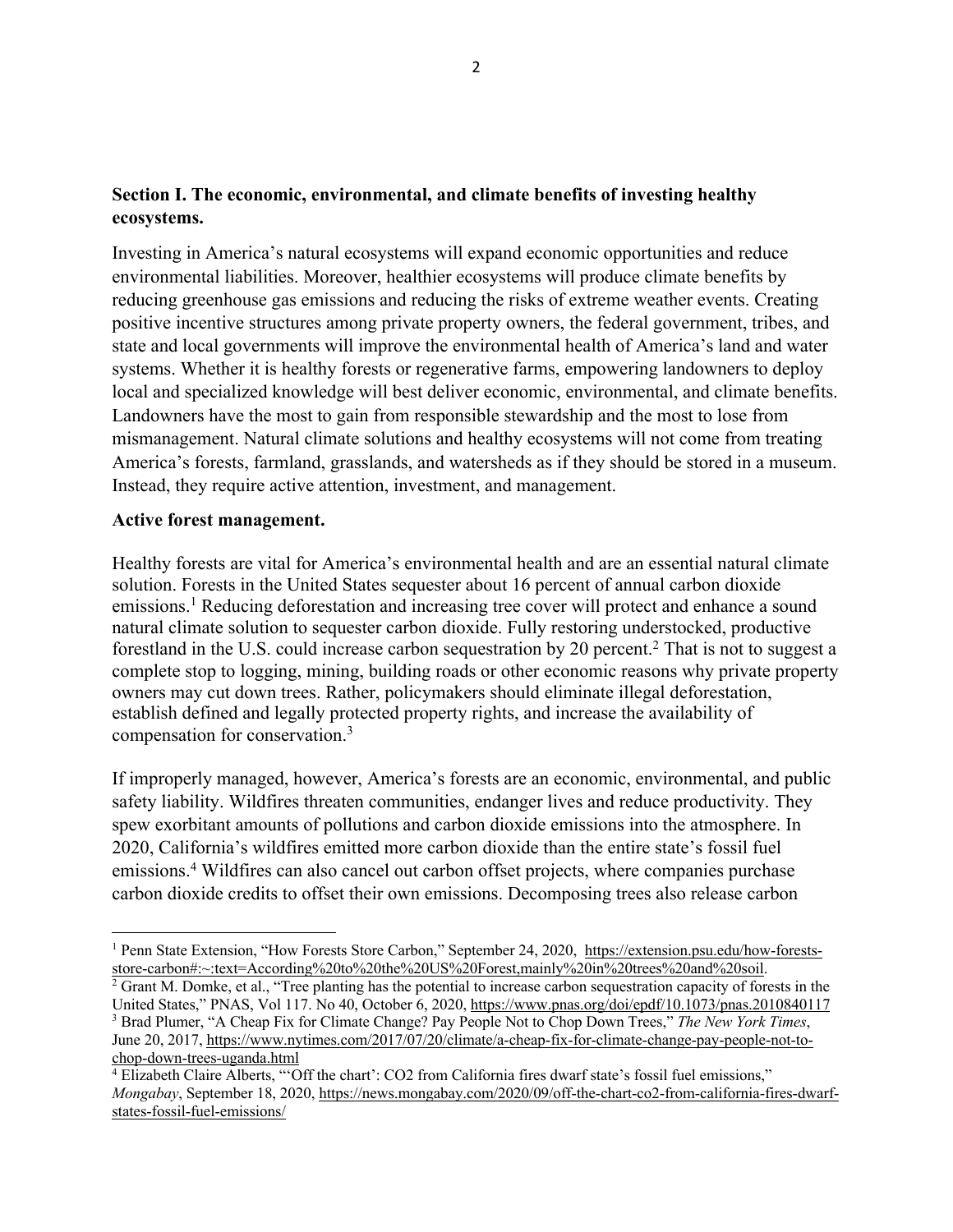dioxide and methane into the atmosphere. While global decarbonization will help minimize human-induced warming's impact on wildfires and wildfire seasons, a more immediate and effective solution to reduce the size of wildfires is to address the fuel load. The fuel load exacerbates the size and intensity of wildfires. Fuel includes grass, shrubs and small trees as well as dead leaves and materials on the forest floor.<sup>5</sup> Prescribed or controlled burns and timber harvesting will significantly reduce the fuel load, while regulatory morass, litigation, and funding challenges prohibit or impede these activities.

Internationally, establishing defined and legally protected property rights is critical to encourage landowners, including indigenous populations, to reduce global deforestation.<sup>6</sup> Governments, businesses, and private organizations are dedicating more resources (a combined \$19 billion pledged at the Glasgow climate summit<sup>7</sup>) to combatting international deforestation. Through domestic rehabilitation efforts and international cooperation, the United States should continue to be an international leader in curbing illegal deforestation and in increasing afforestation efforts.

## **Address invasive species.**

Invasive species are an economic and environmental menace for private property owners, communities, and for public lands and waters. The U.S. Department of Agriculture (USDA) explains that the widespread "economic and social impacts of invasive species include both direct effects of a species on property values, agricultural productivity, public utility operations, native fisheries, tourism, and outdoor recreation, as well as costs associated with invasive species control efforts. A 2021 study estimated that invasive species have cost North America \$2 billion per year in the early 1960s to over \$26 billion per year since 2010."8 Rising global temperatures make invasive species worse, and invasive species can also increase the threat of extreme weather. A problematic example of an invasive species worsening the size and intensity of wildfires is the pervasion of cheatgrass and buffelgrass. <sup>9</sup> Invasive species also deteriorate the health of forestland and grassland, which increases erosion and reduces opportunities to sequester more carbon dioxide.

Private property owners have a direct incentive to eradicate invasive species, but those incentives are weaker if eradication requires active planning, coordination and action from multiple landowners. Federal, state, and local government policies and regulations can further complicate coordination.10 The Infrastructure Investment and Jobs Act allocates \$100 million each to the

7 Catrin Einhorn and Chris Buckley, "Global Leaders Pledge to End Deforestation by 2030*," The New York Times, November 10, 201,* https://www.nytimes.com/2021/11/02/climate/cop26-deforestation.html

<sup>5</sup> U.S. Department of Interior, "Fuels Management," https://www.doi.gov/wildlandfire/fuels

<sup>&</sup>lt;sup>6</sup> Kathryn Baragwanath and Ella Bayi, "Collective property rights reduce deforestation in the Brazilian Amazon," PNAS, Vol 117., No 34., August 11, 2020, https://www.pnas.org/content/117/34/20495

<sup>8</sup> Ed Arnett, "This Invasive Species Is Fueling Western Wildfires," Theodore Roosevelt Conservation Partnership, August 28, 2020, https://www.trcp.org/2020/08/28/invasive-species-fueling-western-wildfires/

<sup>&</sup>lt;sup>9</sup> Colorado State University, "Cheatgrass and Wildfire" https://extension.colostate.edu/docs/pubs/natres/06310.pdf <sup>10</sup> Hannah Downey, "What are Invasive Species? A Q&A with Chris Costello," The Property and Environment

Research Center, September 12, 2016, https://www.perc.org/2016/09/12/what-are-invasive-species-a-qa-with-chriscostello/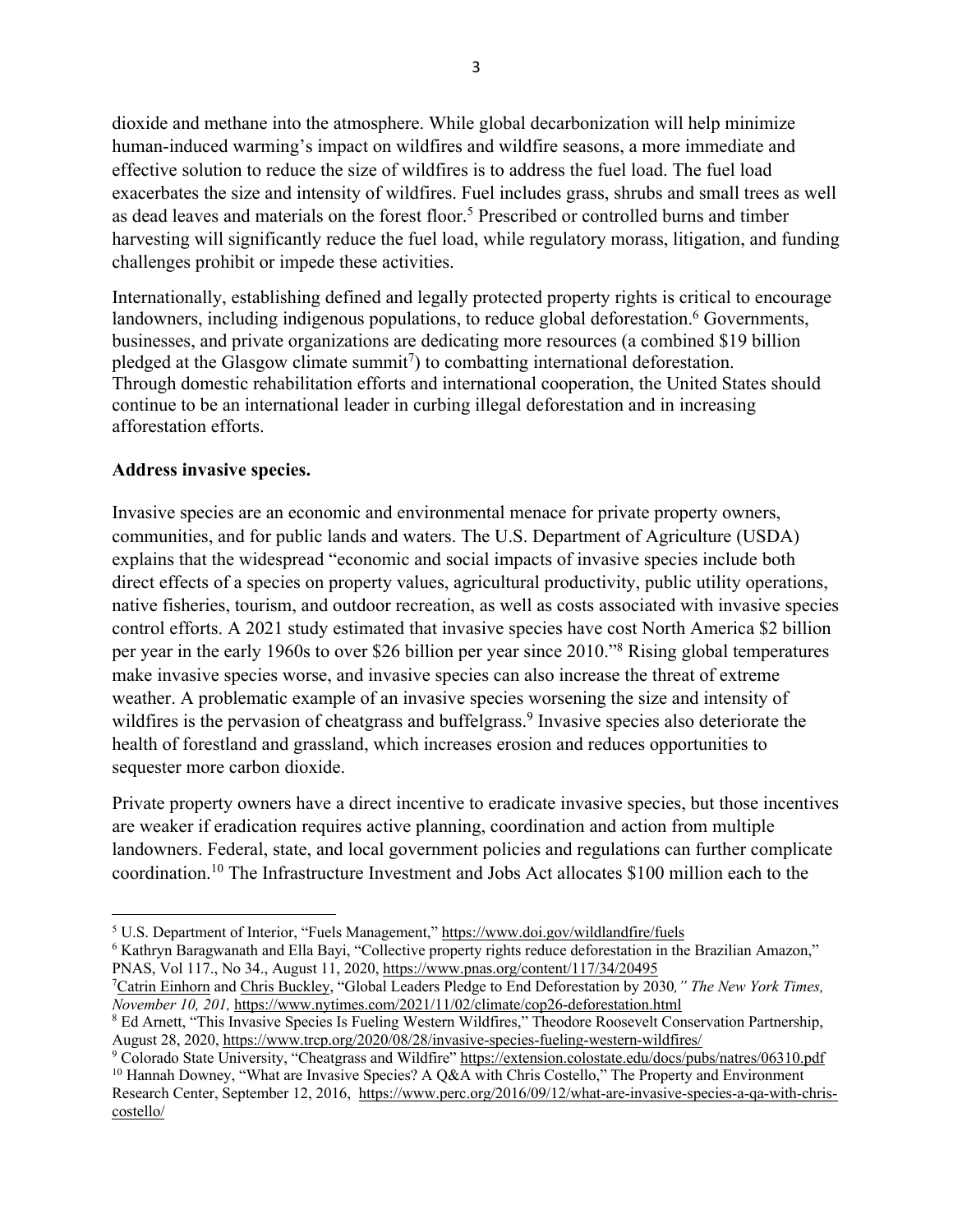Department of Interior and Department of Agriculture to address invasive species.<sup>11</sup> Prevention and early detection are the most cost-effective ways to deal with invasive species.

Furthermore, federal and state governments should consider expanding incentive programs to reduce invasive species. For instance, the nutria is a semi-aquatic rodent that adversely affects wetlands and vegetation in Louisiana. Through a federal-state program, participants can trap and hunt nutria and will receive \$6 per nutria delivered to a collection center.<sup>12</sup> Another example is a resource incentive, where Florida's Fish and Wildlife Service provides a permit to harvest one additional spiny lobster for every 25 lionfish (the invasive species) captured. The state also had a contest to see which diver can capture the most lionfish and awards prizes for participants that capture the most. In 2021, the participants collected more than 3,400 lionfish.13 Different types of incentive programs (bounty, contractor, community, recreation) are effective and can vary depending on the region and species.<sup>14</sup>

Additionally, non-profits are stepping up in a big way. Friends of Tonto National Forest in Arizona, for example, is removing invasive grasses from the national forest after a heavy monsoon season resulted in aggressive growth.15 Through collaborative relationships with landowners, non-profits and state and local governments, the federal government should continue to prioritize invasive species prevention, early detection systems, and eradication.

# **Expand regenerative and precision agriculture and invest in innovative agricultural technologies.**

Regenerative agriculture can diversify farmers' and ranchers' income and produce many environmental benefits. Those benefits include improved soil health and carbon sequestration, cleaner air and water, and diversified, healthier wildlife habitats. Improved soil health also reduces soil erosion and creates land that is more flood and drought resistant.<sup>16</sup> With access to more data, better information, and newer equipment, producers can improve yields while reducing emissions and unwanted environmental byproducts. Automated technologies, GPS, and

<sup>11</sup> Laura Bies, "Senate infrastructure bill includes wildlife funding," The Wildlife Society, August 18, 2021, https://wildlife.org/senate-infrastructure-bill-includes-wildlife-funding/

<sup>&</sup>lt;sup>12</sup> Nutria.com, "Coastwide Nutria Control Program," https://nutria.com/nutria-control-program/coastwide-nutriacontrol-program/

<sup>&</sup>lt;sup>13</sup>Florida Fish and Wildlife Conservation Commission, "Lionfish Challenge 2021 Update – June 29," June 29, 2021, https://myfwc.com/news/all-news/lionfish-update-621/

<sup>&</sup>lt;sup>14</sup> U.S. Department of Interior Invasive Species Advisory Committee, "Harvest Incentives: A Tool for Managing Aquatic Invasive Species," May 15, 2014,

https://www.doi.gov/sites/doi.gov/files/uploads/isac\_harvest\_incentives\_white\_paper.pdf

<sup>15</sup> Jen Wahl, "Preventing Arizona wildfires: Non-profit removes invasive plants from desert landscape," *12 News*, February 21, 2022, https://www.12news.com/article/news/local/wildfire/preventing-wildfires-arizona-non-profitremoves-invasive-plants-from-desert-landscape/75-a3789cb1-2f9c-45e8-94e1-1f489759120d

<sup>&</sup>lt;sup>16</sup> The Noble Research Institute, "Regenerative Agriculture Is About Direction Over Perfection," March 2020, https://www.noble.org/news/publications/ag-news-and-views/2020/march/regenerative-agriculture-is-aboutdirection-over-perfection/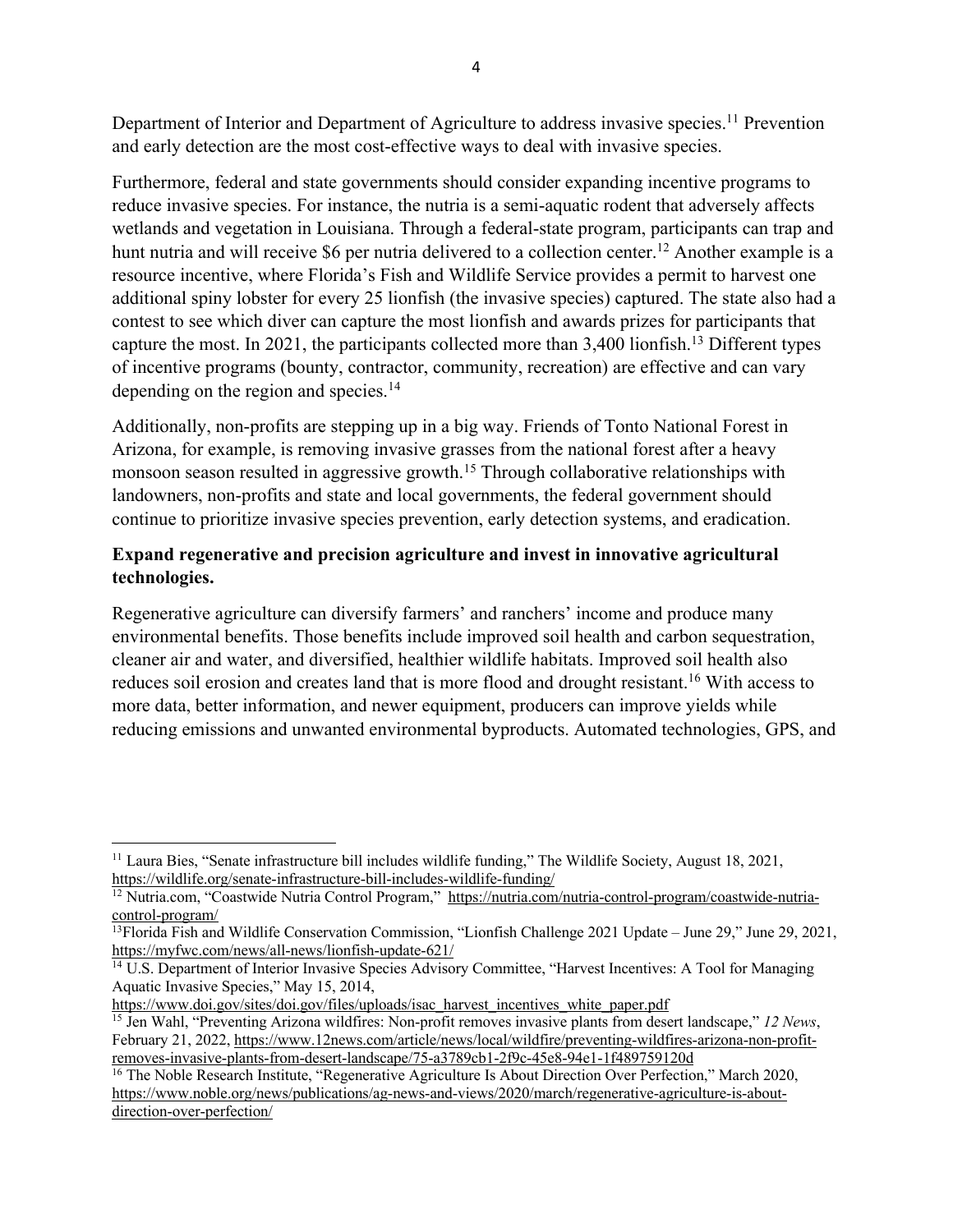enhanced imagery better optimizes seed planting and treatment application, which reduces the use of fertilizers, pesticides, fuel, and water.<sup>17</sup>

One study has shown that precision agriculture adoption increased corn and soybean yields on existing lands and avoided cultivating another 10.2 million acres of new cropland, the size of 4.5 Yellowstone National parks.<sup>18</sup> Another case study examined the adoption of precision agriculture on a family farm in Illinois and found the family reduced its per acre costs by \$67 and reduced greenhouse gas emissions more than 15 percent.<sup>19</sup>

Although not a natural solution, continued innovation and investment in new technologies will drive efficiency, increase output, reduce emissions. Other innovative companies are turning waste into valuable products. For instance, Sedron Technologies processes liquid and solid wastes to useable products for soil nutrition, fertilizer, and drinking water.<sup>20</sup> Pro-growth economic policies that open pathways for more agricultural innovation and investment will maintain American leadership in farming and ranching and deliver natural climate benefits.

## **Voluntary carbon offset and removal markets.**

Voluntary carbon markets can be a cost-effective way for companies and individuals to reduce their climate footprint. In effect, landowners would receive compensation for preventing and reducing greenhouse gas emissions or for sequestering carbon. This could include activities such as planting trees or farming and ranching practices that increase carbon sequestration. For companies that have set their own net-zero targets, especially in hard-to-decarbonize sectors, offsets provide a market-based mechanism to reduce or avoid emissions at lower costs. For others, voluntary partnerships provide opportunities for carbon removal. For instance, Shopify's Sustainability Fund has committed \$32 million to carbon removal climate entrepreneurs, many of which are delivering natural climate solutions (for forests, soils, and mineralization).<sup>21</sup>

These markets are not without their challenges. In some instances, offset projects did not materialize in the ways expected. For example, satellite imagery has shown that forest preservation or reforestation projects covered only a fraction of the land they were intended to cover.22 Another challenge is accurately measuring the emissions avoided or reduced. Soil samples taken to measure carbon stored can vary depending on which methods samplers use. Renewable power output can change from day-to-day. A reforestation project could be wiped out by a wildfire. The greatest challenge in verifying offsets is proving additionality. In other words, how can we be sure that farmers or businesses aren't getting paid for something they were going

<sup>&</sup>lt;sup>17</sup> Association of Equipment Manufacturers, American Soybean Association, CropLife America, and National Corn Growers Association, "The Environmental Benefits of Precision Agriculture in the United States," https://app.box.com/s/3s8x8xq1olm2ygmsguo8iu56mgaowl4l

 $\overline{^{18}}$  Ibid.

 $19$  Ibid.

<sup>20</sup> Sedron Technologies, https://www.sedron.com/varcor/

<sup>21</sup> Shopify, "Going All In To Get Carbon Out: Shopify's Commitment to Climate Entrepreneurs Reaches \$32M," March 28, 2022, https://news.shopify.com/going-all-in-to-get-carbon-out-shopifys-commitment-to-climateentrepreneurs-reaches-32m

<sup>&</sup>lt;sup>22</sup> Lisa Song, "An Even More Inconvenient Truth: Why Carbon Credits for Forest Preservation may be Worse Than Nothing," *ProPublica*, May 22, 2019, https://features.propublica.org/brazil-carbon-offsets/inconvenient-truthcarbon-credits-dont-work-deforestation-redd-acre-cambodia/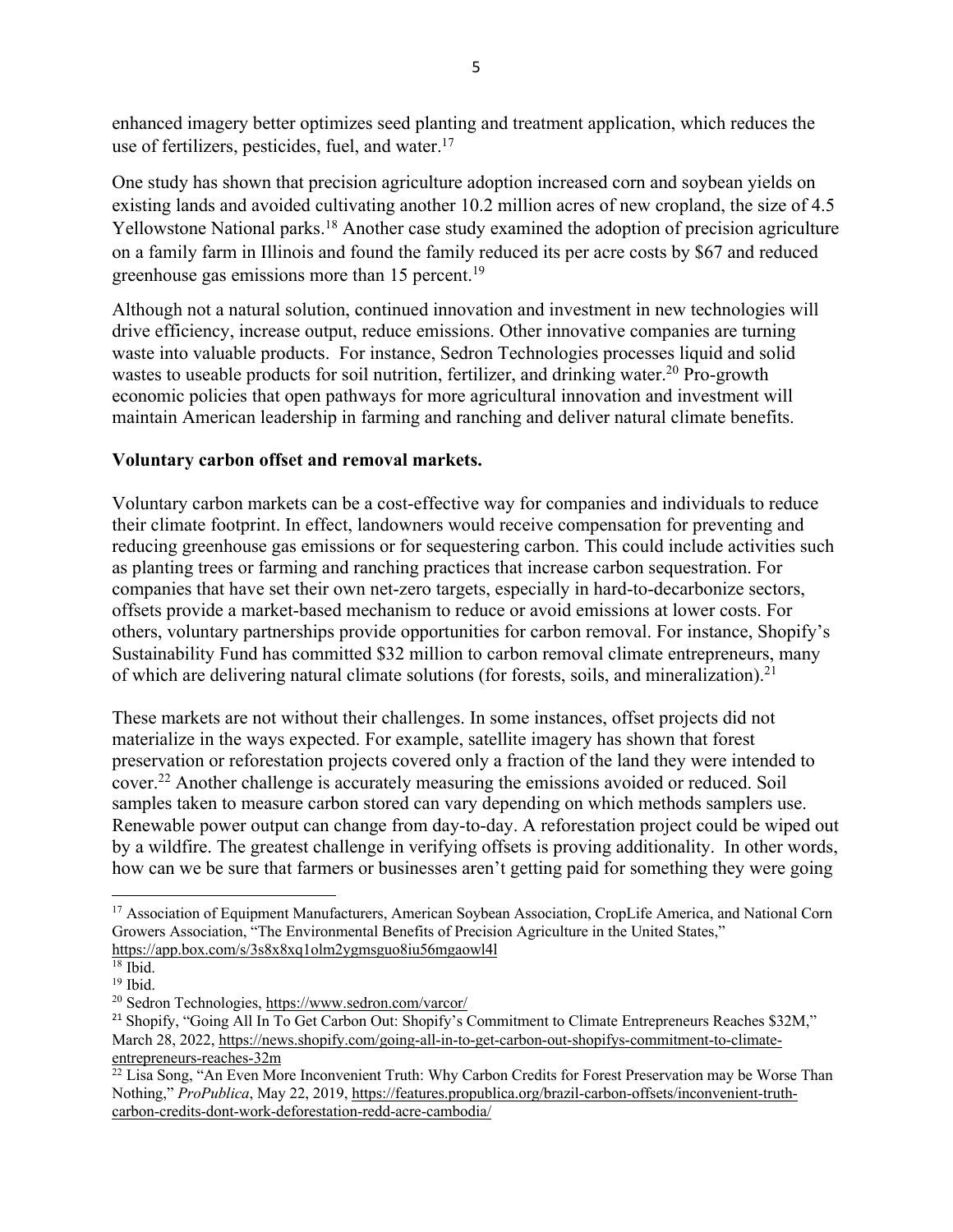to do anyway? For example, if a company makes an investment in a new energy savings technology for financial reasons, but that technology also reduces emissions, those emissions reductions are not additional. For many reasons, proving or disproving that counterfactual is difficult to do.

These markets, however, have made dramatic improvements in collecting accurate data, improving carbon accounting methodologies, and having transparent, proper oversight. Thirdparty verifiers are improving methods to demonstrate the veracity of emissions reductions. For instance, one verifier tests soil at the beginning of an offset project, collects samples over the years and then inputs the data "into an agricultural carbon model that estimates the sequestration that's taken place."23 Other companies, including Nori, are using blockchain technology to create a voluntary, verifiable carbon removal market for buyers and sellers.<sup>24</sup> The Environmental Defense Fund, World Wildlife Fund and Oeko-Institut (Germany) are setting up a carbon credit quality initiative.25

Like other methods to rehabilitate ecosystems that produce climate benefits, incentives matter. Jonathan Wood, research fellow at the Property and Environment Research Center (PERC), writes that carbon markets will work best when they "incentivize compliance, rather than relying on enforcement."26 Wood writes, "If offsets are only purchased to comply with the regulation, neither the purchaser nor the seller necessarily has the incentive to ensure that the offsets provide results. Instead, those incentives depend on how closely the regulator scrutinizes transactions and monitors long-term compliance."<sup>27</sup> With the right incentive structure and through weeding out fraudulent credits, voluntary carbon markets can make meaningful gains in reducing emissions and reducing risks of climate change.<sup>28</sup> The federal government could be a hub of information, offer technical assistance, <sup>29</sup> and provide any necessary verification for the inclusion of carbon markets in international agreements.30

**Embrace sound science on genetically modified crops and genetically engineered animals.** Genetically modified (GMs) crops have been paramount to feeding American households and enabling farmers to produce higher yields with fewer resources. Genetically modified crops such

<sup>23</sup> Jim Giles, "Digging into the complex, confusing and contentious world of soil carbon offsets," *GreenBiz*, February 26, 2021, https://www.greenbiz.com/article/digging-complex-confusing-and-contentious-world-soilcarbon-offsets

<sup>&</sup>lt;sup>24</sup> Nori, "The Nori Carbon Removal Marketplace," https://nori.com/

<sup>&</sup>lt;sup>25</sup> Environmental Defense Fund, "Carbon Credit Quality Initiative: Assessing the quality of carbon credits," August 3, 2021, https://www.edf.org/climate/carbon-credit-quality-initiative

<sup>&</sup>lt;sup>26</sup> Jonathan Wood, "A Role for Carbon Markets?" The Property and Environment Research Center, May 29, 2019, https://www.perc.org/2019/05/29/a-role-for-carbon-markets/

 $\overline{^{27}}$  Ibid.

<sup>&</sup>lt;sup>28</sup> Steve Schwartzman, et al., "What ProPublica's forest carbon credits story still gets wrong – and right (with update)," Environmental Defense Fund, May 23, 2019, http://blogs.edf.org/climate411/2019/05/23/whatpropublicas-forest-carbon-credits-story-gets-wrong-and-right/

 $29$  See, for instance, Senator Mike Lee's amendment to the Growing Climate Solutions Act, https://www.lee.senate.gov/2021/6/growing-climate-solutions-act

<sup>30</sup> Frank Watson, "COP26: Nations strike deal on international carbon markets at Glasgow summit," *S&P Global*, November 14, 2021, https://www.spglobal.com/commodity-insights/en/market-insights/latest-news/energytransition/111421-cop26-nations-strike-deal-on-international-carbon-markets-at-glasgow-summit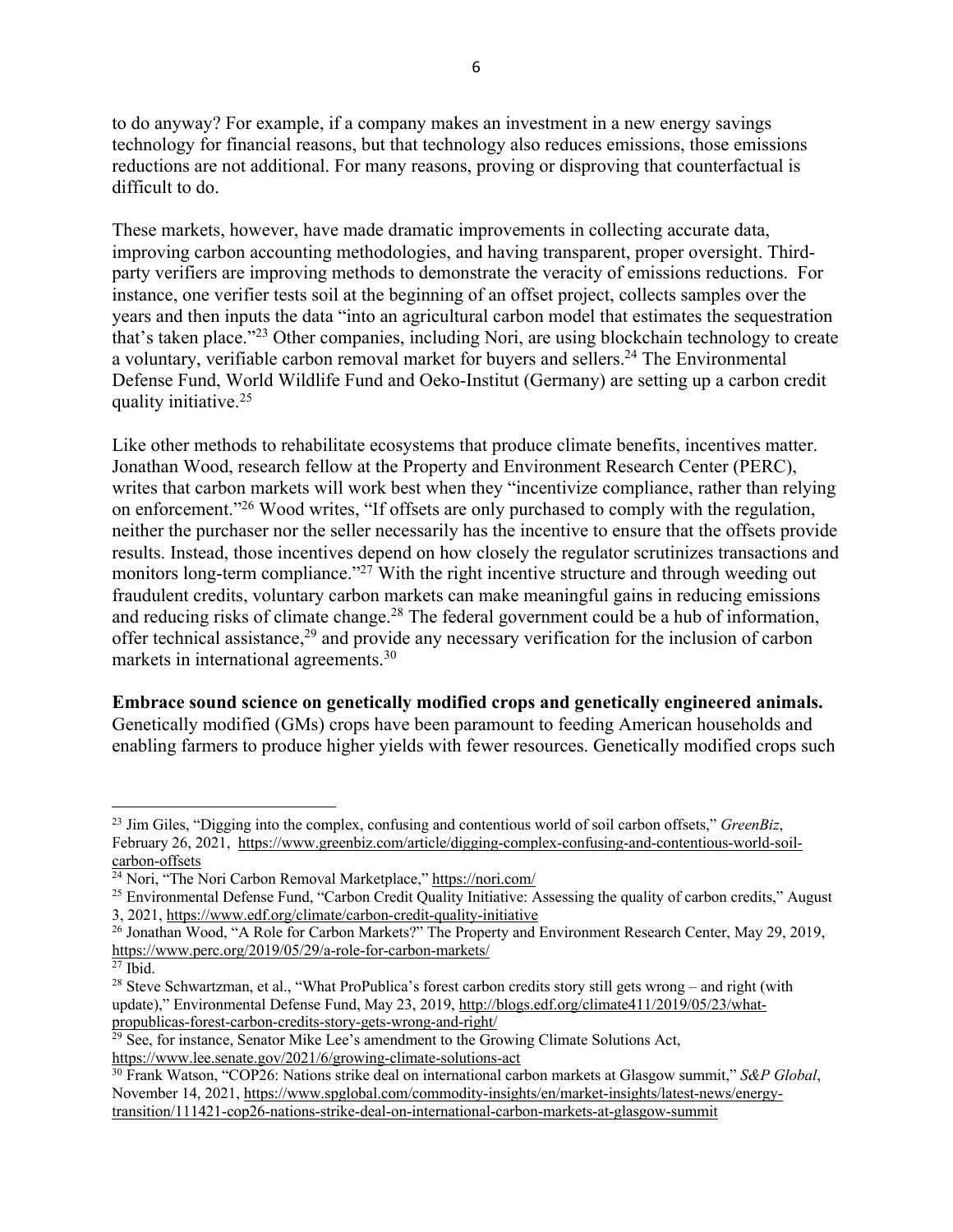as golden rice have been instrumental in combatting global hunger and malnutrition.<sup>31</sup> These crops are safe, tested and approved by regulatory agencies in the U.S. (Food and Drug Administration) and around the world. By improving output on existing cropland and reducing the use of herbicides and insecticides, GMs have significant environmental and climate benefits (both for emissions reductions and climate resiliency).

A June 2020 study found that, in 2018, GM crops raised farm income nearly \$19 billion and raised farm income \$225 billion from 1996-2018. The same study found that in 2018 the "combined GM crop-related carbon dioxide emission savings from reduced fuel use and additional soil carbon sequestration were equal to the removal from the roads of 15.3 million cars."32 Similarly, genetically engineering animals has proven to make them healthier, more productive, and more environmentally friendly. For example, genetically engineered cows have more disease-resistant milk, which reduces the emissions per gallon of milk produced.<sup>33</sup> Moreover, researchers have inserted a gene into cows to produce more male offspring, which weigh more but eat less.<sup>34</sup> Again, the result is greater output with a small environmental footprint.

# **Section II. Expanding opportunities for healthy ecosystem investment.**

There is no shortage of opportunities to invest in America's natural ecosystems and reap the economic, environmental and climate benefits that come with it. To capitalize on those opportunities, policymakers should reduce the regulatory barriers that obstruct or delay ecosystem investment. Congress and the administration should also explore ways to improve incentives for constructive partnerships and generate alternative funding sources for natural climate solutions.

Such reforms offer several noteworthy advantages. Permitting reforms will allow preventative and restorative ecosystem investments to occur more resourcefully. Efficient permitting and collaboration will stretch taxpayer dollar furthers further, inject more private capital into natural ecosystem rehabilitation, and incentivize investments in stewardship. The outcome will be a cleaner environment, more protection from extreme weather and greater reductions in greenhouse gas emissions. To that end, policymakers should:

• **Streamline forest and invasive restoration projects, expedite judicial review, and expand opportunities for timber development**. An April 2021 PERC report highlights the environmental and climate benefits of forest restoration. The report details many

<sup>&</sup>lt;sup>31</sup> Daniel Norero, "Unfairly demonized GMO crops can help fight malnutrition," Alliance for Science, June 20, 2018, https://allianceforscience.cornell.edu/blog/2018/06/unfairly-demonized-gmo-crops-can-help-fightmalnutrition/

 $32$  Graham Brookes & Peter Barfoot, "GM crops: global socio-economic and environmental impacts 1996-2018," PG Economics, Ltd, United Kingdom, June 2020, https://pgeconomics.co.uk/pdf/globalimpactfinalreportJuly2020.pdf

<sup>&</sup>lt;sup>33</sup> Robert Wall et al., "Genetically enhanced cows resist intramammary Staphylococcus aureus infection," Nat Biotechnol. April 2005, https://pubmed.ncbi.nlm.nih.gov/15806099/

<sup>&</sup>lt;sup>34</sup> Kristin Houser, "This genetically modified cow could transform beef production," Freethink, July 26, 2020, https://www.freethink.com/science/gmo-food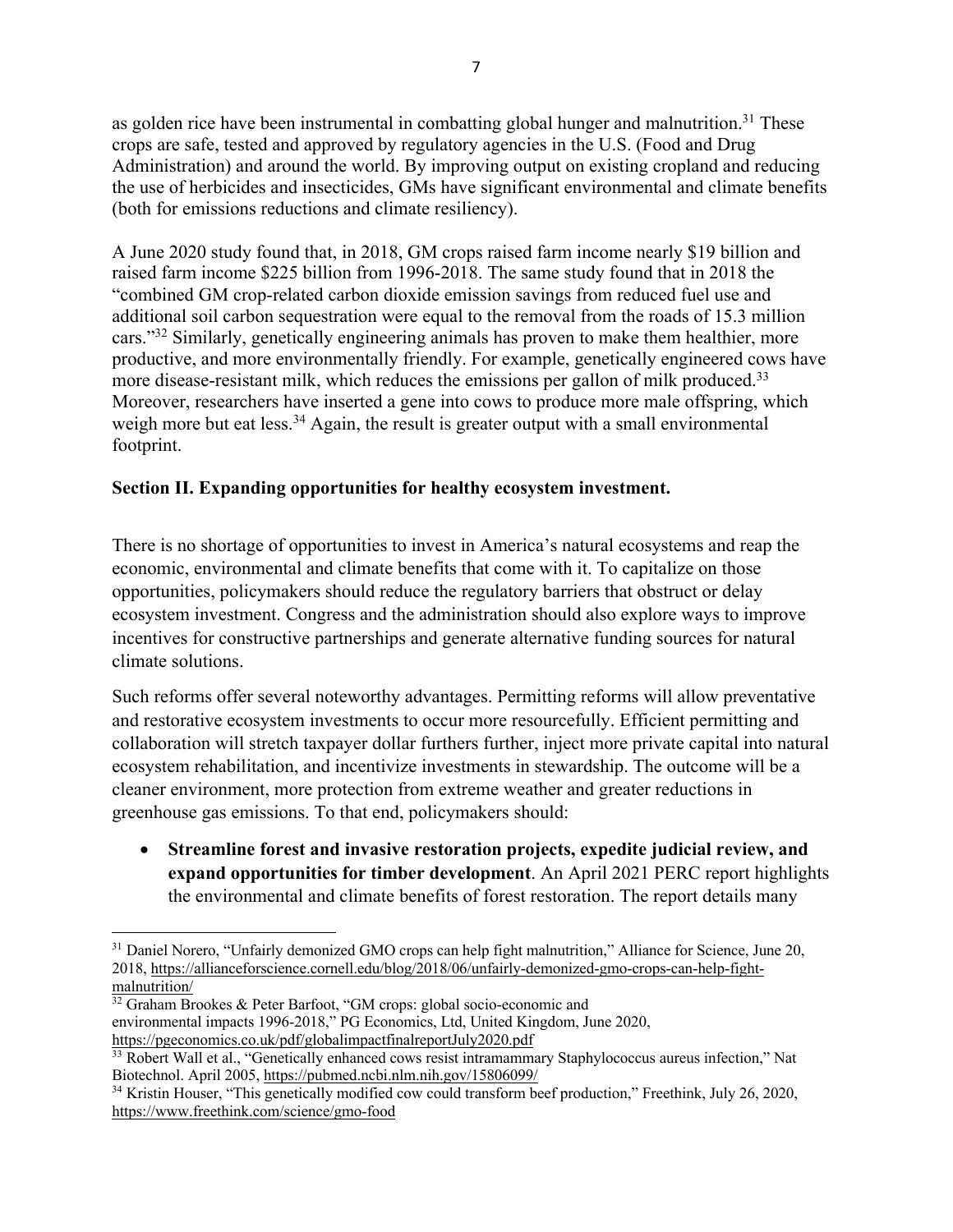pragmatic recommendations to expedite forest restoration processes and encourage collaborative partnerships.35 Notable policy solutions include making categorical exclusions easier to apply for, excluding prescribed burns from state emissions calculations, requiring lawsuits to be filed quickly and resolved quickly, narrowing the scope of the Endangered Species Act to on-the-ground impacts of endangered species, opening timber markets for export, and allowing the Forest Service to be a "Good Neighbor" with states, tribes, and counties.<sup>36</sup>

- **Maximize funding and flexibility for wildfire prevention, reforestation, and afforestation efforts**. Bipartisan legislative proposals including the Emergency Wildfire and Public Safety  $Act^{37}$  and the Trillion Trees and Natural Carbon Storage  $Act^{38}$  have many sensible provisions to improve wildfire prevention and enhance natural climate solutions. The bills would provide funding and accelerate the use of fire detection equipment (including the use of satellites), matching grant programs for tree planting, seed and sapling funding, and small tweaks to federal agency technical assistance for carbon sequestration and forest management activities. Congress should also explore mechanisms to solve budgeting challenges of long-term forest restoration projects. As the PERC report underscores, "Under the Antideficiency Act and appropriations rules, the Forest Service cannot obligate funds in advance of appropriations or after funding has expired. This constrains its ability to participate as an equal financial partner when states, tribes, or private groups are willing to contribute funds to forest restoration."39 PERC recommends the creation of a restoration fund that would provide the funding certainty and commitment toward long-term projects.
- **Reform the National Environmental Policy Act.** Investments in healthy ecosystems and natural climate solutions often run into burdensome, time-consuming permitting challenges. In addition, conservation practices can be held up for years in litigation. The consequence has been missed opportunities to thin forests or eradicate invasive species, resulting in much worse environmental and climate outcomes. A common obstacle that can block or delay investments in projects that enhance ecosystems, reduce emissions, and provide natural resilience for communities is the National Environmental Policy Act

<sup>35</sup> Holly Fretwell and Jonathan Wood, "Fix America's Forests: Reforms to Restore National Forests and Tackle the Wildfire Crisis," The Property and Environment Research Center, April 12, 2021,

https://www.perc.org/2021/04/12/fix-americas-forests-reforms-to-restore-national-forests-and-tackle-the-wildfirecrisis/

<sup>36</sup> Ibid.

<sup>&</sup>lt;sup>37</sup> S.4431 - Emergency Wildfire and Public Safety Act of 2020, https://www.congress.gov/bill/116thcongress/senate-

bill/4431#:~:text=This%20bill%20addresses%20wildfire%20preparedness,wildfire%20due%20to%20climate%20ch ange.

 $\frac{38}{38}$  S.4985 - Trillion Trees and Natural Carbon Storage Act, https://www.congress.gov/bill/116th-congress/senatebill/4985/text

<sup>&</sup>lt;sup>39</sup> Holly Fretwell and Jonathan Wood, "Fix America's Forests: Reforms to Restore National Forests and Tackle the Wildfire Crisis," The Property and Environment Research Center, April 12, 2021,

https://www.perc.org/2021/04/12/fix-americas-forests-reforms-to-restore-national-forests-and-tackle-the-wildfirecrisis/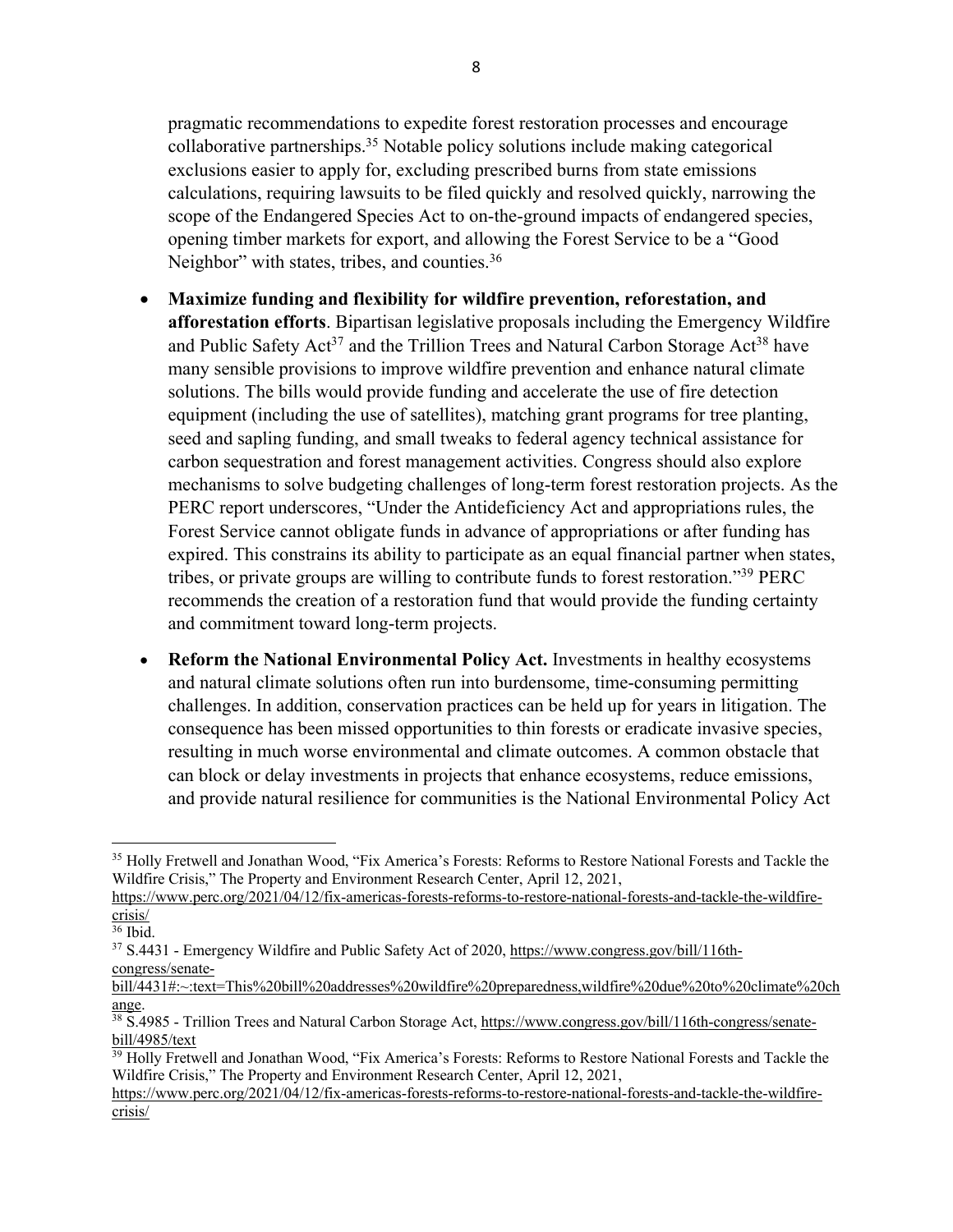(NEPA). President Nixon signed NEPA into law more than 50 years ago. Since then, many federal, state, and local environmental laws have been enacted, creating a confusing web of unclear, overlapping, and complex requirements. As columnist Ezra Klein recently wrote in the New York Times, NEPA is "part of a broader set of checks on development that have done a lot of good over the years but are doing a lot of harm now. When they were designed, these bills were radical reforms to an intolerable status quo. Now they are, too often, powerful allies of an intolerable status quo, rendering government plodding and ineffectual and making it almost impossible to build green infrastructure at the speed we need."40 Green infrastructure also encompasses investments in natural climate solutions. Rather than have pragmatic evaluations of risk and tradeoffs, NEPA has too often devolved into a tool to stunt the development of cleaner infrastructure and to delay projects that will restore America's ecosystems.

While the Infrastructure Investment and Jobs Act included and codified some important reforms, a more systemic overhaul is necessary. Two legislative proposals that would properly narrow the scope of NEPA are the Undoing NEPA's Substantial Harm by Advancing Concepts that Kickstart the Liberation of the Economy Act (UNSHACKLE  $Act)^{41}$  and the Building United States Infrastructure through Limited Delays and Efficient Reviews Act of 2021 (BUILDER Act).<sup>42</sup> Environmental reviews are a critical part of any project, as is the participation of the public and communities affected by the project. NEPA reform is not about removing environmental safeguards but increasing accountability, improving efficiency, and curbing excessive litigation.

• **Provide efficient and flexible pathways for invasive species prevention, detection, and eradication.** Congress should expedite permitting for any invasive species eradication plans (see NEPA reform bullet), and the Department of Interior and Department of Agriculture should have the flexibility to use federal funds to experiment with different prevention and detection methods (within the confines of statutory requirements). The federal government should also explore opportunities to collaborate with the private sector and state and local governments to expand the use of incentive programs (bounty, contractor, community, recreation). Many of these programs, which vary by region and species, have proven to be effective.<sup>43</sup> The Interior Department Invasive Species Advisory Committee should continue and expand its outreach and

https://www.doi.gov/sites/doi.gov/files/uploads/isac\_harvest\_incentives\_white\_paper.pdf

<sup>40</sup> Ezra Klein, "Government Is Flailing, in Part Because Liberals Hobbled It," *The New York Times*, March 13, 2022, https://www.nytimes.com/2022/03/13/opinion/berkeley-enrollment-climate-crisis.html <sup>41</sup> H.R.3814 - UNSHACKLE Act, https://www.congress.gov/bill/117th-congress/house-

bill/3814?q=%7B%22search%22%3A%5B%22UNSHACKLE+Act%22%2C%22UNSHACKLE%22%2C%22Act %22%5D%7D&s=2&r=1

<sup>&</sup>lt;sup>42</sup> H.R.2515 - Building United States Infrastructure through Limited Delays and Efficient Reviews Act of 2021, https://www.congress.gov/bill/117th-congress/house-

bill/2515?q=%7B%22search%22%3A%5B%22BUILDER+ACT%22%2C%22BUILDER%22%2C%22ACT%22% 5D%7D&s=1&r=1

<sup>&</sup>lt;sup>43</sup> U.S. Department of Interior Invasive Species Advisory Committee, "Harvest Incentives: A Tool for Managing Aquatic Invasive Species," May 15, 2014,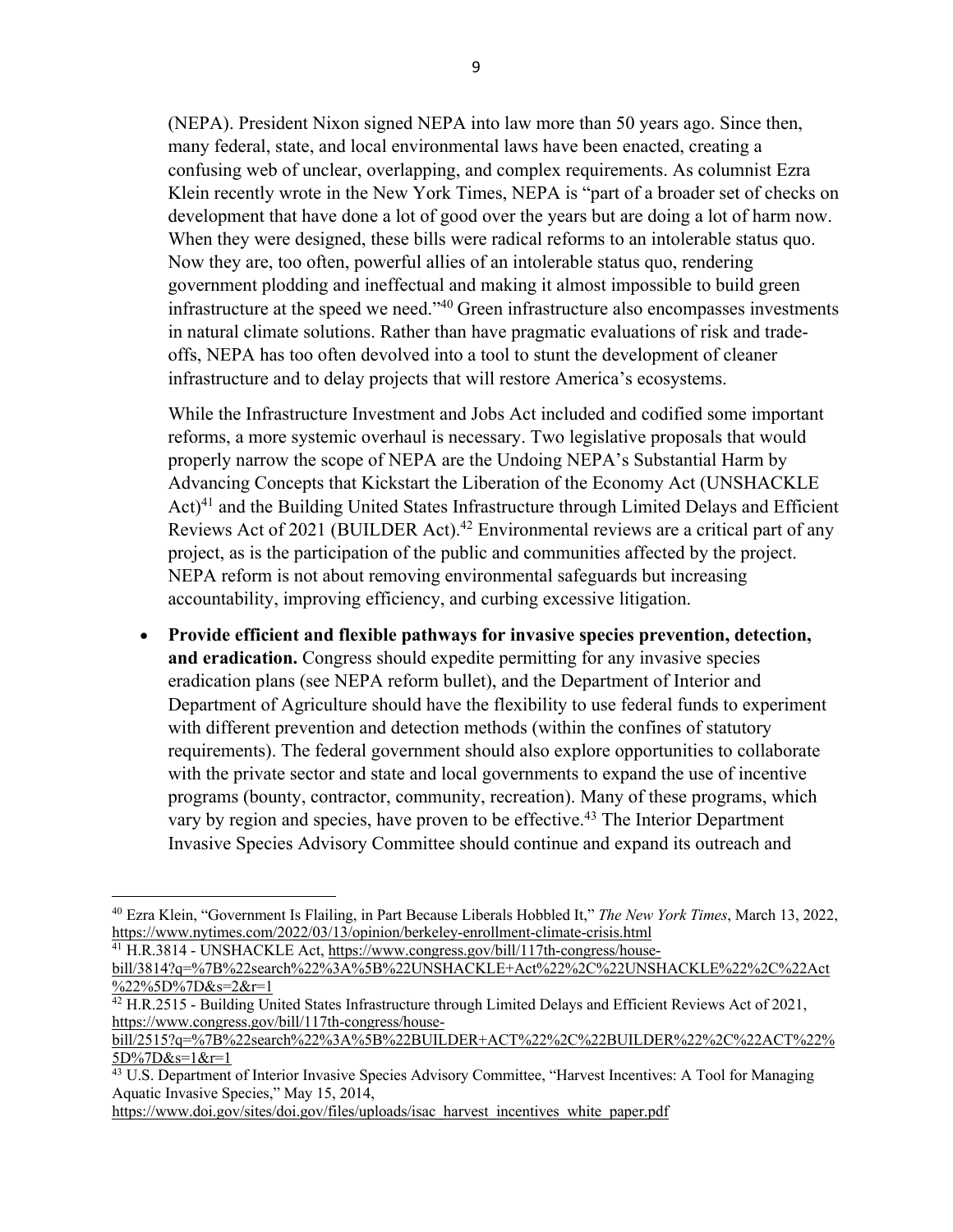provide recommendations and technical assistance on program implementation and how to avoid unintended consequences.<sup>44</sup>

- **Integrate natural climate solutions into abandoned mine site cleanups**. There are hundreds of thousands of abandoned mine sites on federal lands, and policymakers should turn these environmental liabilities into opportunities. Establishing better incentives for abandoned mine clean up can turn health, safety, and environmental dangers into productive, cleaner lands and waters.<sup>45</sup> The Good Samaritan Remediation of Abandoned Hardrock Mines Act<sup>46</sup> would be an important step forward that helps reduce the liability risk of remediating abandoned mine sites.
- **Explore alternative funding pathways**. **Increase user fees and charge international visitors higher fees.** To address invasive species at federal and state parks or waters including the Great Lakes (where 25 invasive species of fish and numerous invasive plants have entered the lakes since  $1880^{47}$ ), parks should charge market rates for entrances.48 That revenue could be used to address deferred maintenance at parks but also to address environmental concerns such as invasive species. Charging international visitors to federal parks by increasing visa fees or for out-of-state visitors to state parks (as many do) will generate additional revenue for conservation efforts. Vouchers could be offered to low-income communities to ensure all Americans have access to U.S. parks.
- **Expand opportunities for investment in more efficient agricultural equipment, and for investment in precision and regenerative agriculture.** Innovative agricultural technologies and more efficient practices enable farmers and ranchers to produce more with less. Congress should reform laws to encourage investment in new equipment by making immediate expensing a permanent fixture of the tax code. Immediate expensing will allow farmers and ranchers to deduct the cost of automated, more efficient equipment in the year the cost is incurred rather than over years using cumbersome depreciation schedules. Congress could also consider leveraging existing USDA programs to incentivize precision agriculture and regenerative agriculture practices. For instance, the Producing Responsible Energy and Conservation Incentives and Solutions for the Environment Act (PRECISE Act) would expand USDA conservation loans and programs to include precision agriculture investments and provide technical assistance for farmers and ranchers who want to pursue soil health planning.<sup>49</sup> Furthermore, the

https://www.perc.org/wp-content/uploads/2020/02/prospecting-for-pollution-abandoned-mines.pdf <sup>46</sup> S.3571 - Good Samaritan Remediation of Abandoned Hardrock Mines Act of 2022, https://www.congress.gov/bill/117th-congress/senate-bill/3571/text

<sup>44</sup> Ibid.

<sup>45</sup> Jonathan Wood, "Prospecting for Pollution: The Need for Better Incentives to Clean Up Abandoned Mines," The Property and Environment Research Center, February 2020,

<sup>&</sup>lt;sup>47</sup> U.S. Environmental Protection Agency, "Invasive Species in the Great Lakes," February 3, 2022, https://www.epa.gov/greatlakes/invasive-species-great-lakes

<sup>48</sup> Nicolas Loris, "Tackling the Enormous Deferred Maintenance Backlog for America's National Parks," The Heritage Foundation, June 9, 2020, https://www.heritage.org/environment/report/tackling-the-enormous-deferredmaintenance-backlog-americas-national-parks

<sup>49</sup>Producing Responsible Energy and Conservation Incentives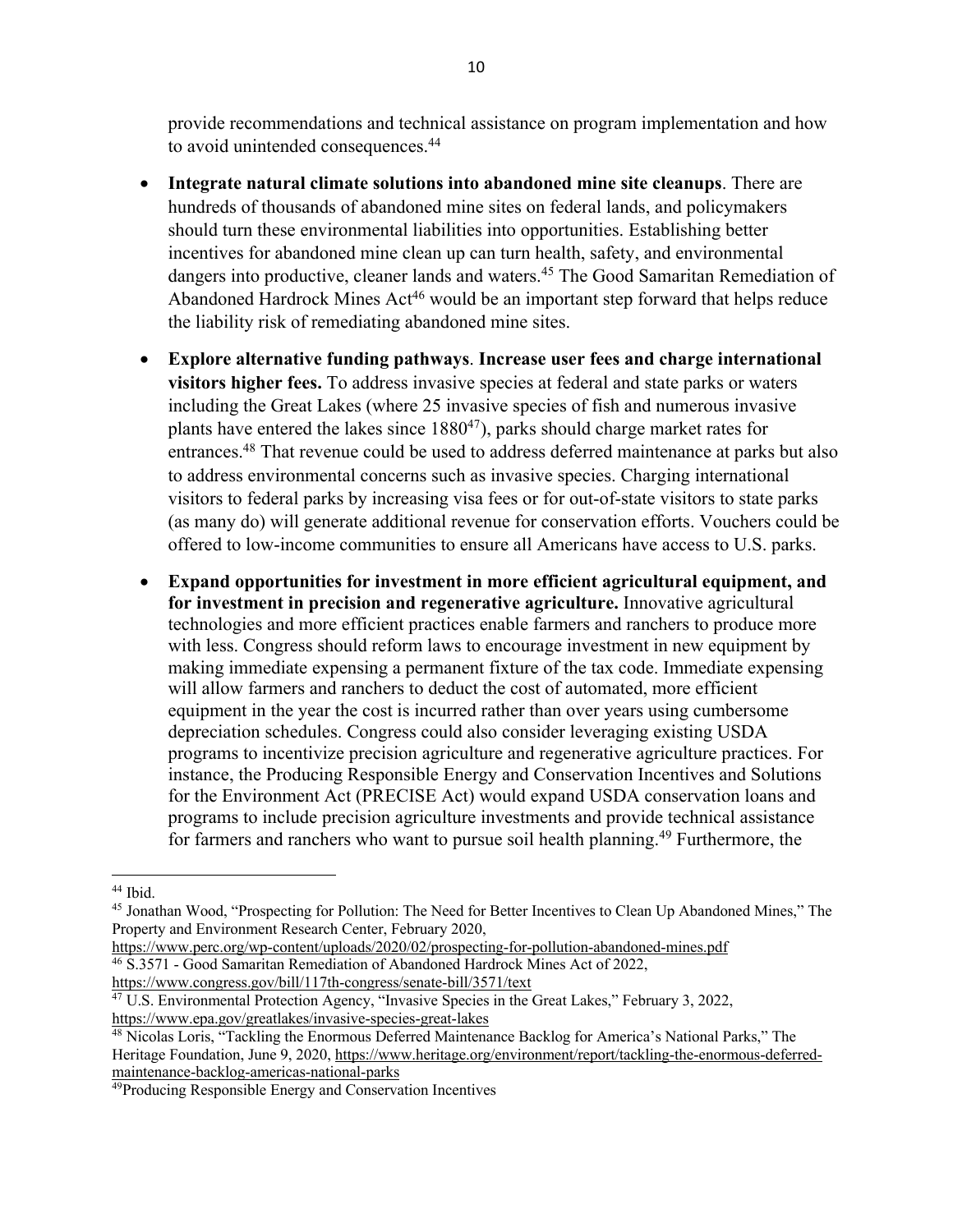Naturally Offsetting Emissions by Managing and Implementing Tillage Strategies (NO EMITs Act)<sup>50</sup> would compensate farmers for lost revenue for a period that farmers and ranchers switch to a healthier soil cropping system. Funds could also be available for technical assistance for farmers and ranchers that transition to regenerative practices in which they could consult with USDA's conservation service experts, non-profits, or other farmers.<sup>51</sup>

- **Provide accurate accounting of the environmental and climate effectiveness of conservation programs.** Voluntary USDA conservation programs provide important assistance to farmers and ranchers, protect the environment, and increase carbon sequestration in soil and trees. Conservation programs help protect drinking water, preserve wildlife habitat, prevent soil erosion, and protect and restore forests and wetlands.<sup>52</sup> Data collection, transparency, and evaluation will maximize the efficiency of these initiatives and safeguard the taxpayers from waste, fraud, and abuse. The bipartisan, bicameral Farmer-Driven Conservation Outcomes Act of 2020 would authorize the USDA to identify goals, metrics, and assessment processes to measure the effectiveness of conservation programs.53 Developing goals, metrics, and monitoring programs and modifying the programs as necessary will provide sound scientific data to maximize conservation efforts. Data collection, monitoring, and evaluation will also better inform efforts to capture and sequester carbon.
- **Keep GM labeling voluntary and promote the economic and environmental benefits of GM crops and animals.** Mandatory labeling could create a negative stigma about genetic engineering, which would undermine the evidence that GM crops and animals are scientifically safe and beneficial for farmers, consumers, and the environment. Evidence also suggests that non-GMO labels may reveal enough information to consumers to deem mandatory labels unnecessary.<sup>54</sup> Additionally, USDA should consider reinstating its GM checkoff program to convey the minimal risks and economic and environmental benefits of GM crops and animals. While the USDA should not be in the business of picking

and Solutions for the Environment, https://republicans-

agriculture.house.gov/uploadedfiles/04.14.2021\_preciseacthinsonsummary.pdf?utm\_campaign=2760-396 <sup>50</sup> H.R.2508 - Naturally Offsetting Emissions by Managing and Implementing Tillage Strategies Act of 2021, https://www.congress.gov/bill/117th-congress/house-bill/2508/text?r=95&s=1

<sup>&</sup>lt;sup>51</sup> U.S. Department of Agriculture, Natural Resources Conservation Service Technical Service Providers, https://www.nrcs.usda.gov/wps/portal/nrcs/main/national/programs/technical/tsp/

<sup>52</sup> U.S. Department of Agriculture, Conservation Programs, https://www.fsa.usda.gov/programs-andservices/conservation-programs/

<sup>53</sup> H.R.6182 - Farmer-Driven Conservation Outcomes Act of 2020, https://www.congress.gov/bill/116thcongress/house-bill/6182/text

<sup>&</sup>lt;sup>54</sup>Aaron Adalja et al., "Direct and Indirect Effects of Mandatory GMO

Disclosure with Existing Voluntary Non-GMO Labeling," March 2022,

https://deliverypdf.ssrn.com/delivery.php?ID=67406609202008007012600700408701610103804600702005903412 706509211012610009907403102805603305800604205501403102910912112408409805308205400106012111907 900010010407300606105306608702506408807202012501307002406502712408702903108809708106902212210 3072028104&EXT=pdf&INDEX=TRUE